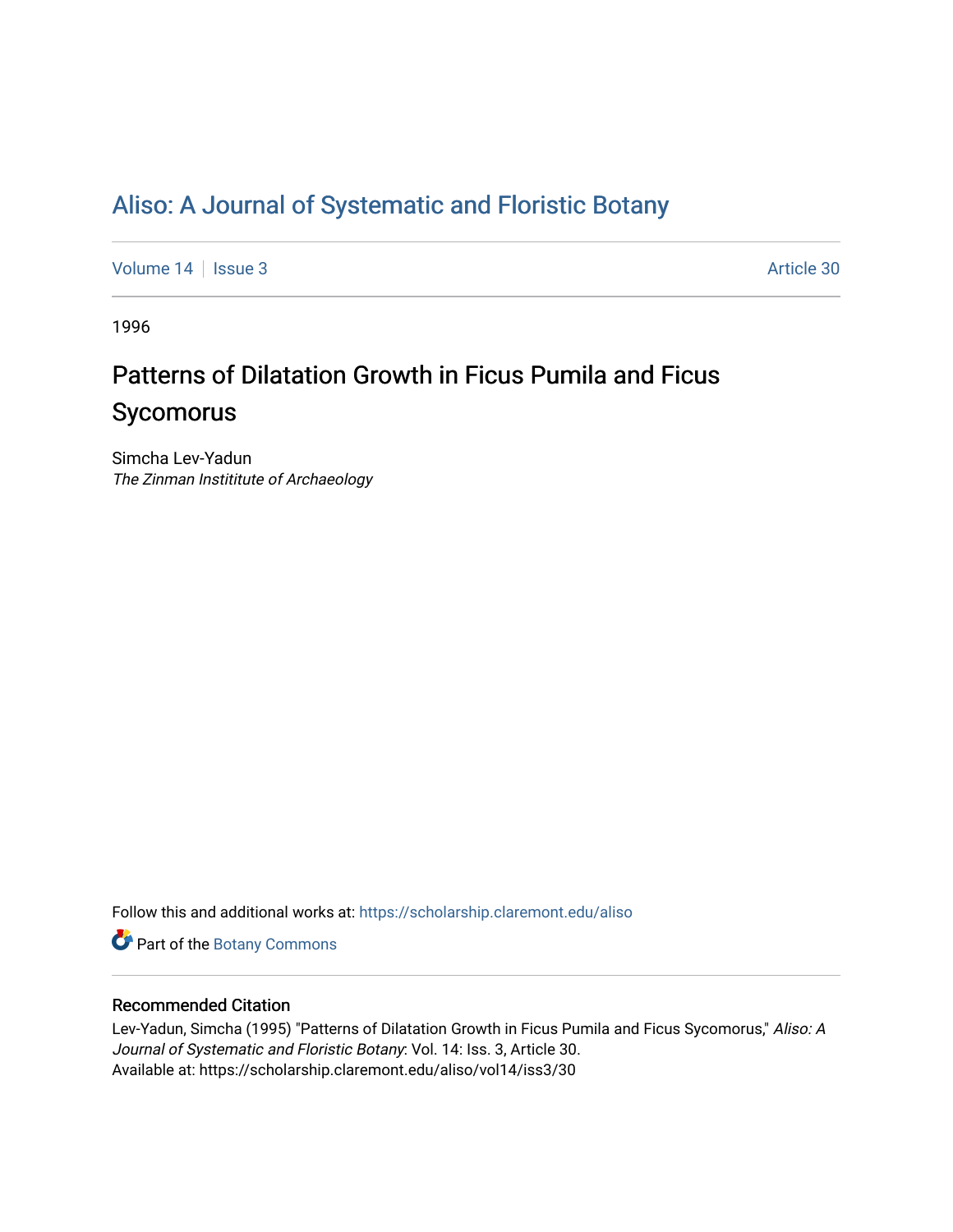### PATIERNS OF DILATATION GROWTH IN *FICUS PUMILA* AND *FICUS SYCOMORUS*

#### SIMCHA LEV-Y ADUN

*The Zinman Institute of Archaeology University of Haifa Haifa 3I905, Israel* 

#### ABSTRACT

Dilatation growth occurs in the secondary phloem rays, in the axial secondary phloem parenchyma, and in the parenchyma of the cortex of *Ficus pumila* (a Iiana) and *Ficus sycomorus* (a tree). Dilatation growth in *Ficus pumila* is mostly the result of meristematic activity, but in *Ficus sycomorus* it is the result of both meristematic activity and increase in cell size. Dilatation meristem is formed in the rays in various patterns: in the center of the ray, at one or two of the ray's margins, in horizontal or diagonal strips (relative to the axis) in the ray, or in more than one pattern in a single ray.

Key words: Bark, cortex, dilatation, *Ficus pumila, Ficus sycomorus,* meristem, phloem rays.

#### INTRODUCTION

Dilatation growth is the way in which the bark achieves the increase in the circumference of the axis resulting from secondary growth. Dilatation growth is the result of two processes, which may appear separately or in combination: enlargement of cell size, and meristematic activity (Esau 1965). The meristematic activity appears in the secondary phloem axial parenchyma, the secondary phloem rays, and the cortex (Esau 1969; Roth 1981). Roth (1981, p. 149) distinguished among four types of dilatation meristems in rays: (1) a central ray meristem, (2) a marginal ray meristem, which may shift from side to side, (3) a multiple dilatation meristem, which develops in a large dilatation zone composed of several to many rays, and (4) a common central dilatation meristem. The fourth type is actually a combination of the first and the third types. Dilatation may be very irregular, resulting in the formation of whirled tissues and various shapes of phloem rays (Roth 1981). Dilatation has been known to occur in the genus *Ficus* (Roth and Cova 1969; Roth 1981), but has not been described in detail.

Dilatation is regulated by hormones. Both wounding and hormonal applications (Lev-Yadun and Aloni 1992) have been used to test previous hypotheses on such regulation. Whitmore *(1962a,b,* 1963) suggested that tangential stress caused by growth induces dilatation. Huber (1961) proposed that microscopic ruptures of cell walls through tangential tension resulted in the formation of wound hormones that induced dilatation growth. Lev-Yadun and Aloni (1992) found that ethylene promotes dilatation, and proposed that auxin in physiological concentrations (without external application) inhibits dilatation, partially supporting the hypothesis suggested by Huber (1961).

The objective of this study was to examine the fate of the phloem rays of two species of the same genus *(Ficus)* differing in habit, a liana *(Ficus pumila* L.) and a tree *(Ficus sycomorus* L.), as part of an effort to understand the regulation of ray differentiation (see Lev-Yadun and Aloni 1995 and citations therein).

#### MATERIALS AND METHODS

Thirty-five branches 5-50 mm in diameter from two large clones of *Ficus pumila,* and ten trunks 200-500 mm in diameter from ten different trees and ten branches 10-30 mm in diameter from five different trees (two from each tree) of *Ficus sycomorus,* were examined in the study. All specimens were growing in the coastal plain of Israel in the vicinity of Tel Aviv. Both species are cultivated in Israel: *F. sycomorus* for several thousand years and *F. pumila* in the last century. The branches and trunks of both *Ficus* species had only their first thin phellem. The branches and trunks of *F. sycomorus* were still green at the points of sampling, indicating that only a thin layer of the bark was cut off by cork formation and most photosynthetic parts of cortex were still intact. Rhytidome formation in *F. sycomorus* had started in some spots by the time the branches or trunks reached about 150 mm in diameter, but usually a cover of rhytidome was still incomplete when the trunks were 500 mm in diameter (Lev-Yadun, unpublished data). The bark samples of the main branches of *F. pumila* were taken 0.2- 1.5 m from the leaves, and in *F. sycomorus,* 5.0-7.0 m from the leaves. Transverse and tangential sections  $20-60$   $\mu$ m thick were prepared from fresh material with a Reichert sliding microtome. The tangential sections of five of the thickest branches of *F. pumila* (bark width 4.5-7.0 mm) and of five of the thickest trunks of *F. sycomorus* (bark width 12.5-21.5 mm) were made at mm intervals to follow the changes in bark structure from the last-formed phloem to the cortex.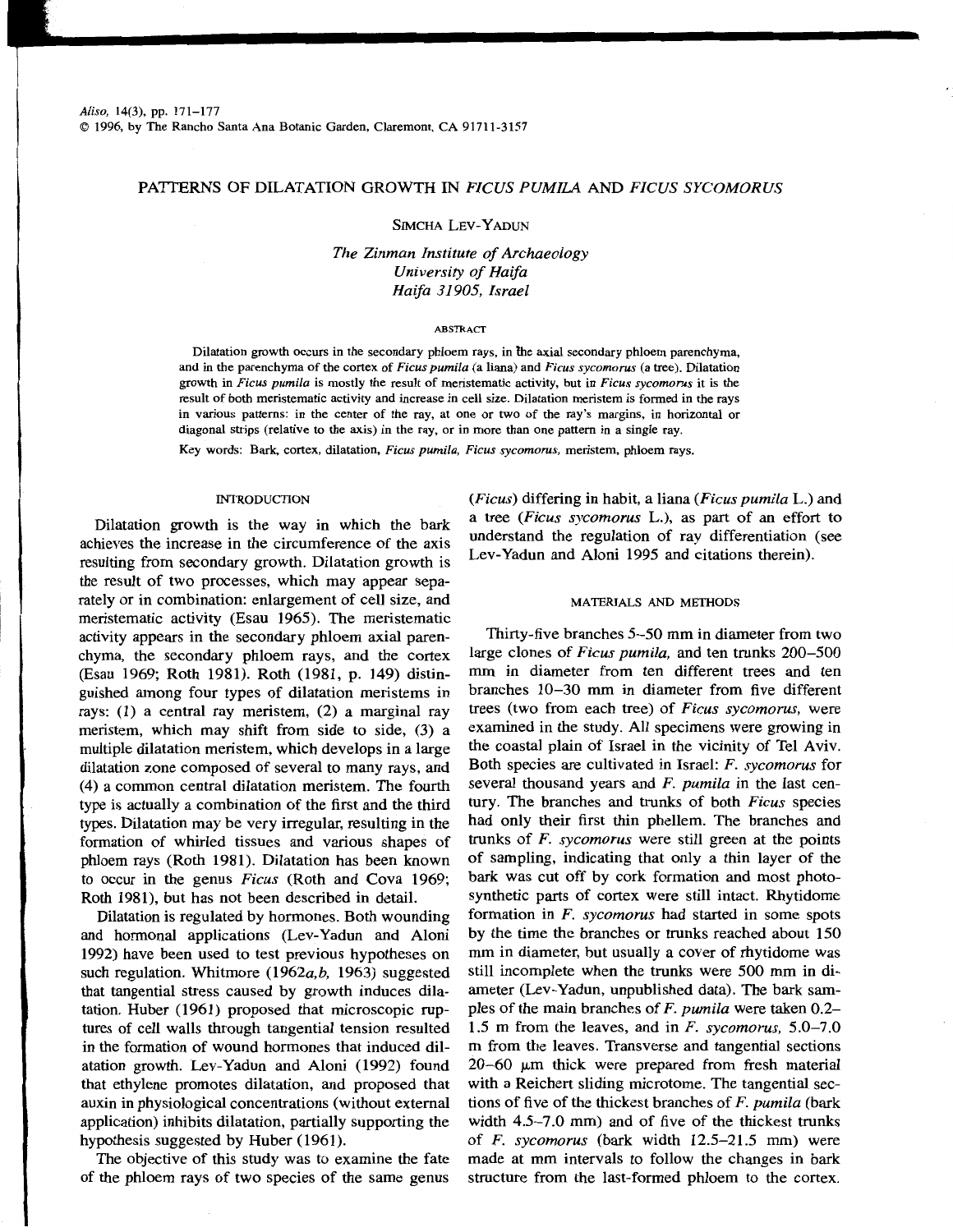

Fig. 1-4. *Ficus pumila*. Tangential section of secondary phloem rays.--1. Margin of a ray showing a narrow dilatation meristem (arrows).-2. Ray showing a wide dilatation meristem (arrows).-3. Ray showing two dilatation meristems (arrows), one on each side.-4. Ray showing an oblique dilatation meristem (arrow). (Fig. 1, bar = 22.5  $\mu$ m; Fig. 2-4, bars = 144  $\mu$ m.)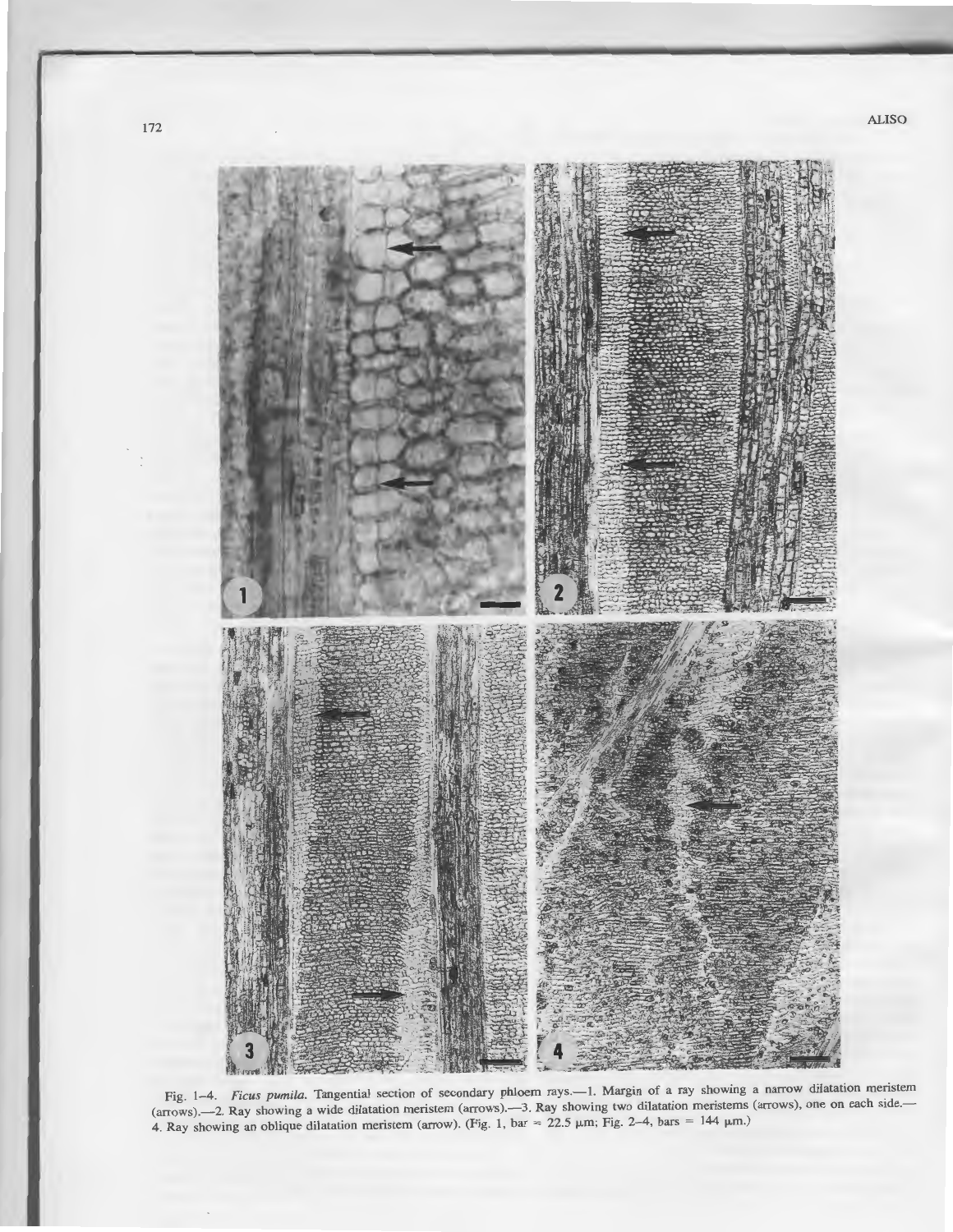

Fig. 5-8. *Ficus pumila.-5.* Tangential section of a secondary phloem ray showing both *axial* (large arrows) and lateral (small arrows) dilatation meristems.-6-8. Transverse sections of secondary phloem rays.-6. Rays that have strong (large arrows) or no or limited dilatation (small arrows). Xylem (X) is at the bottom. Polarized light.-7. Shows dilatation both in the rays (large arrows) and in the cortex (small arrows).---8. Shows triangles of phloem (dark area) within the rays. (Bars =  $144 \mu m$ ).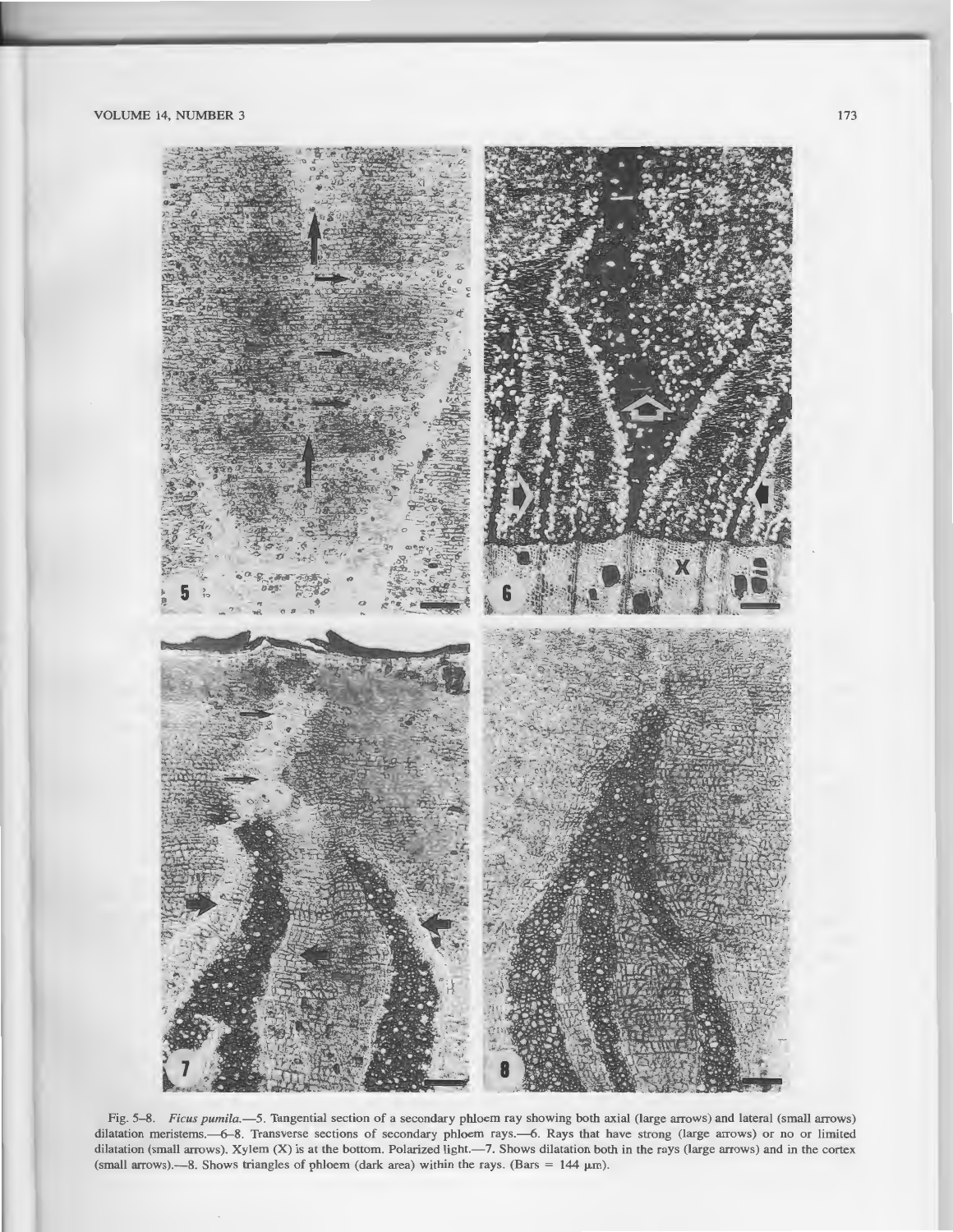

Fig. 9-10. Ficus pumila. Tangential section of axial system showing limited dilatation (arrow). (Fig. 9, bar = 144  $\mu$ m; Fig. 10, bar =  $37 \mu m.$ )

The sections were stained with safranin and fast-green, and mounted in Canada balsam (Johansen 1940).

#### RESULTS

Dilatation growth in *Ficus pumila* originates mainly from phloem rays, but also from axial secondary phloem parenchyma and cortex. In all cases, a dilatation meristem is formed, and the cells of the new tissue remain almost the same size. The dilatation of the rays was found in a narrow band along the ray's edge (Fig. 1), in a wide band along the ray's edge (Fig. 2), or on both sides of the ray (Fig. 3). In some phloem rays the dilatation occurred in the middle of the ray. The dilatation meristem in the middle of the ray was formed either in an axial direction, in an oblique direction (Fig. 4), or it was formed as one longitudinal strip crossed by several lateral ones (Fig. 5). The phloem rays differed very much in the amount of dilatation. Some phloem rays did not dilate at all, whereas others dilated so much that they became fan shaped in transverse section (Fig. 6), and all intermediate patterns were regularly found. Dilatation of the cortex was sometimes continuous with the dilatation meristem of the phloem rays (Fig. 7). The axial parenchyma showed only limited dilatation, and thus remained as typical narrow tissue triangles in between the dilatated zones (Fig. 8-10).

In *Ficus sycomorus,* prior to initiation of dilatation, the secondary phloem showed a regular pattern of ray distribution (Fig. 11). Dilatation started at different times in different zones (Fig. 12). It occurred mainly in the phloem rays, and was the result of both meristematic activity (Fig. 13, 14) and cell enlargement (Fig. 15). The axis of dilatation was not always parallel to the trunk axis (Fig. 16). The axial phloem parenchyma showed only limited dilatation, and when this occurred, the remains of the previous axial orientation could be seen to some extent both in cross sections (Fig. 17) and in tangential sections (Fig. 18). Like that found in *F. pumila,* dilatation of the cortex was sometimes continuous with the dilatation of the rays.

As was described above, the dilatation tissues of the two species studied share many general aspects, and the main difference is that in the tree (F. *sycomorus)*  cell expansion contributed significantly to the dilatation, while in the vine *(F. pumila)* cell divisions were the main component of dilatation.

#### DISCUSSION

In this study, I compare naturally occurring dilatation patterns in two *Ficus* species, a liana (F. *pumila)*  and a tree (F. *sycomorus),* and show both similar and different types of dilatation in their rays, axial phloem parenchyma, and primary cortex.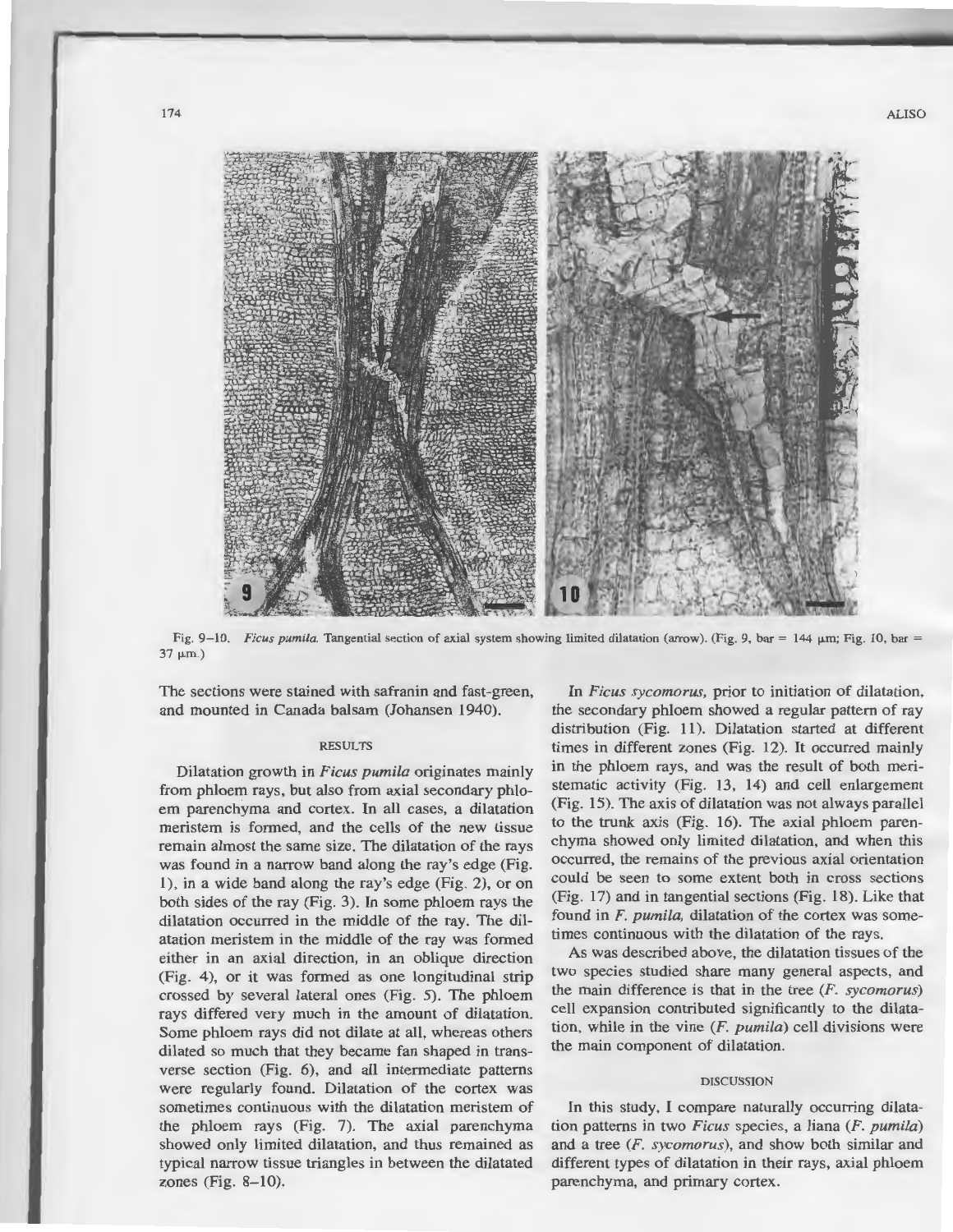

Fig. 11-14. *Ficus sycomorus*. Tangential sections.--11. Shows regular ray pattern before dilatation-12. Shows large zones with and small zones without (arrows) dilatation.-13-14. Two rays showing dilatation meristems (arrow) in parts of each ray. (Fig. 11, 13, bars = 144  $\mu$ m; Fig. 12, bar = 580  $\mu$ m; Fig. 14, bar = 58  $\mu$ m.)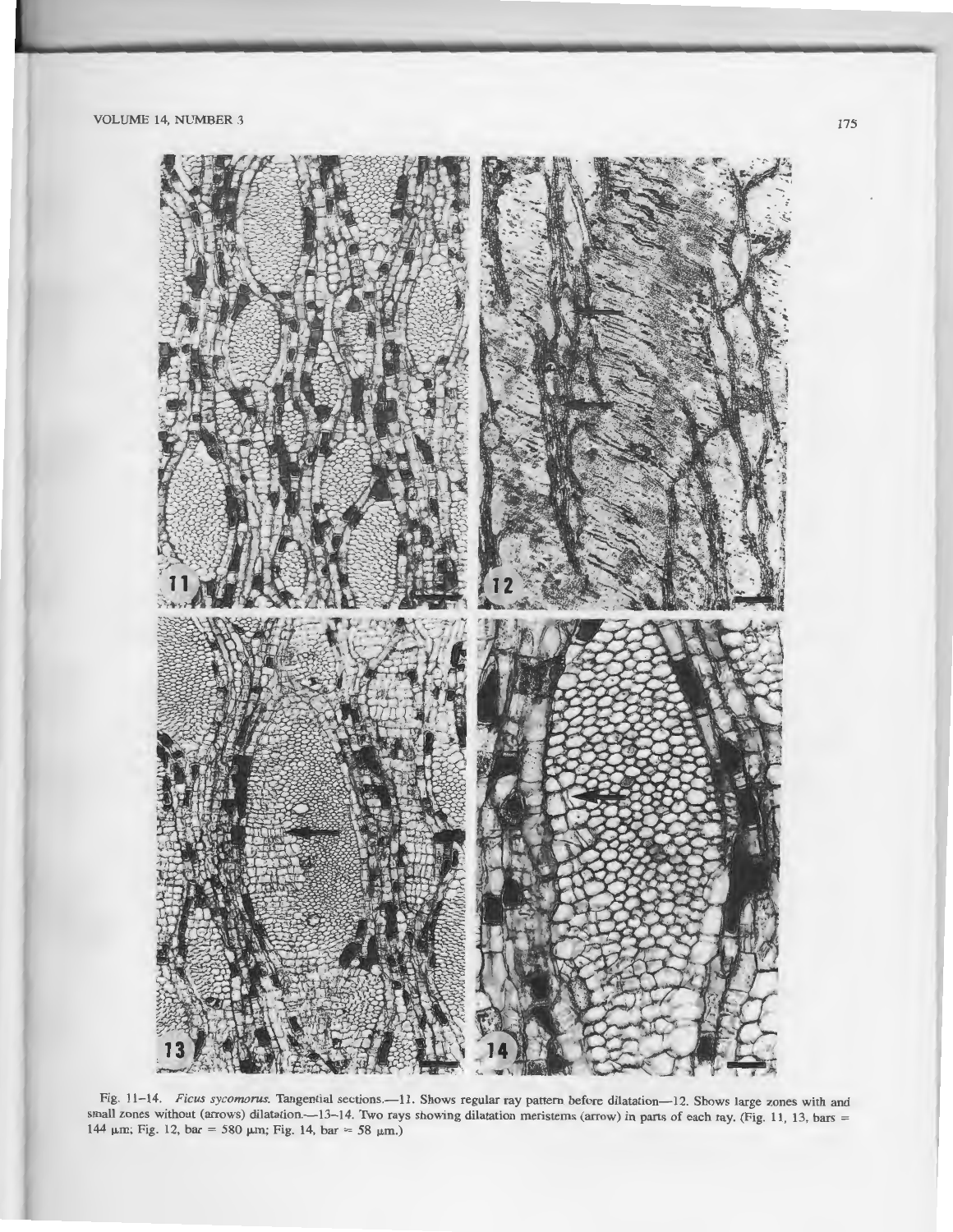

Fig. 15-18. *Ficus sycomorus.*--15-16. Tangential sections.--15. Shows dilatation formed by cell enlargement. The ray cells that remained their original size are on the left.-16. Shows that dilatation was not parallel to the axial system.-17. Transverse section showing limited dilatation in the axial phloem parenchyma (arrow).  $R = ray. -18$ . Tangential section showing dilatation of the axial system. The dilatation left "blind" branches of the remaining axial system (arrow). (Fig. 15, bar = 37  $\mu$ m; Fig. 16, 17, bars = 144  $\mu$ m; Fig. 18, bar  $= 58 \mu m.$ )